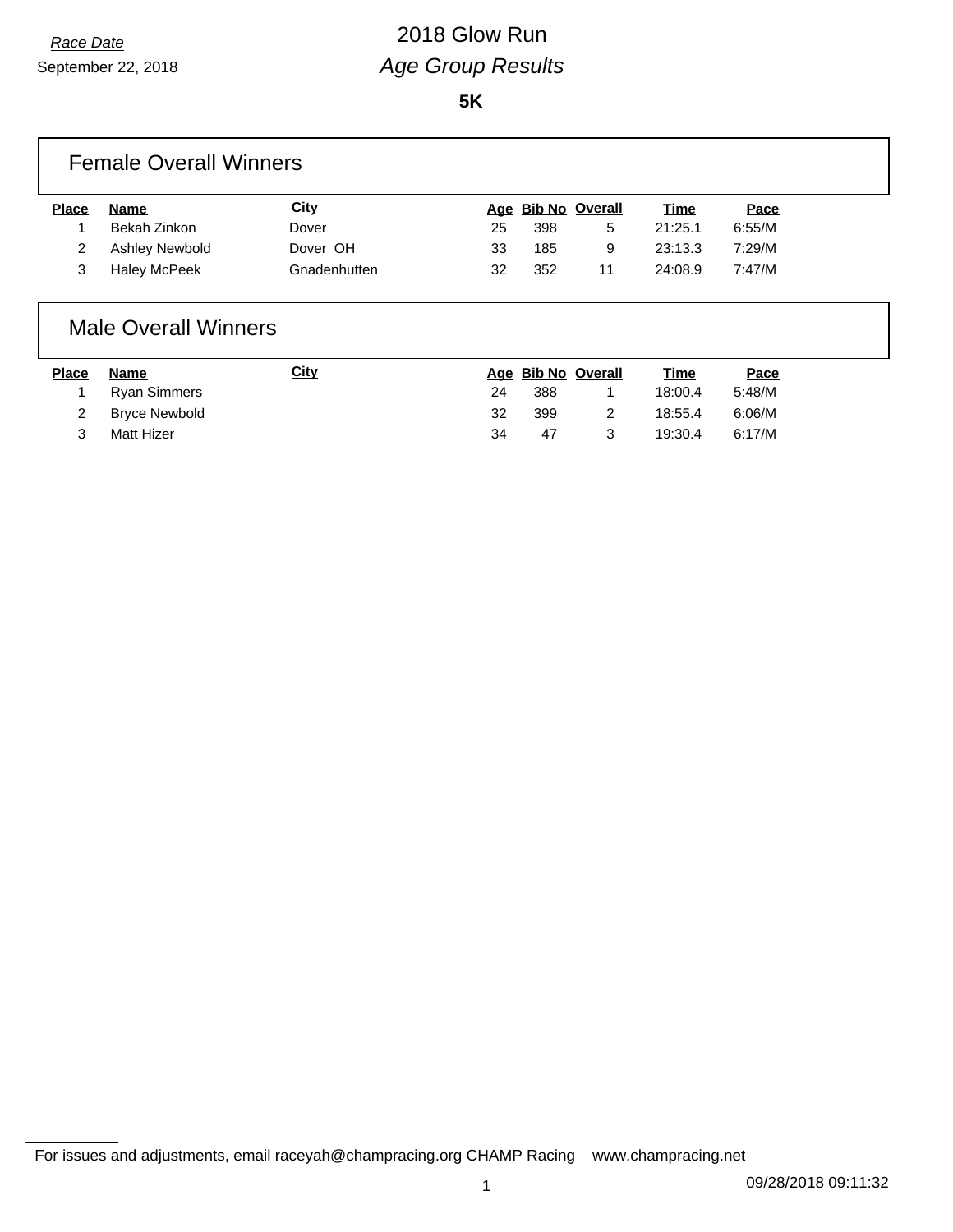September 22, 2018

# *Race Date* 2018 Glow Run *Age Group Results*

**5K**

| <b>Place</b>   | <b>Name</b>            | <b>City</b>         |    |     | Age Bib No Overall | <b>Time</b> | Pace    |  |
|----------------|------------------------|---------------------|----|-----|--------------------|-------------|---------|--|
| 1              | Kylie McKenzie         |                     | 10 | 317 | 12                 | 24:33.9     | 7:55/M  |  |
| 2              | <b>Lily Thiel</b>      |                     | 9  | 391 | 32                 | 32:25.0     | 10:27/M |  |
|                | Male 19 and Under      |                     |    |     |                    |             |         |  |
| <b>Place</b>   | <b>Name</b>            | <b>City</b>         |    |     | Age Bib No Overall | <b>Time</b> | Pace    |  |
| 1              | <b>Jack Shuss</b>      |                     | 17 | 549 | 14                 | 25:11.0     | 8:07/M  |  |
| $\overline{2}$ | <b>Eric Thiel</b>      |                     | 11 | 390 | 23                 | 28:20.1     | 9:08/M  |  |
|                | Female 20 to 29        |                     |    |     |                    |             |         |  |
| <b>Place</b>   | <b>Name</b>            | <b>City</b>         |    |     | Age Bib No Overall | <b>Time</b> | Pace    |  |
| 1              | <b>Felicity Ankrom</b> |                     | 20 | 8   | 28                 | 31:35.2     | 10:11/M |  |
| 2              | Grace Ankrom           |                     | 25 | 16  | 29                 | 31:37.0     | 10:12/M |  |
| 3              | <b>Emily Shuss</b>     |                     | 23 | 548 | 34                 | 33:13.6     | 10:43/M |  |
| 4              | Julie Linard           |                     | 28 | 169 | 39                 | 36:36.7     | 11:48/M |  |
| 5              | Anastasia Merritt      |                     | 28 | 180 | 43                 | 38:41.5     | 12:29/M |  |
| 6              | Samantha Raber         |                     | 20 | 387 | 45                 | 39:54.9     | 12:52/M |  |
| 7              | Katie Harper           |                     | 28 | 87  | 48                 | 49:11.8     | 15:52/M |  |
| 8              | Annie Wright           |                     | 26 | 182 | 51                 | 49:14.4     | 15:53/M |  |
|                | Male 20 to 29          |                     |    |     |                    |             |         |  |
| <b>Place</b>   | <b>Name</b>            | City                |    |     | Age Bib No Overall | <b>Time</b> | Pace    |  |
| 1              | Matthew Lippencott     |                     | 29 | 254 | 8                  | 22:16.7     | 7:11/M  |  |
| $\overline{c}$ | Eric Schlabach         |                     | 27 | 170 | 27                 | 31:24.0     | 10:08/M |  |
| 3              | Jeremy Slaser          |                     | 26 | 171 | 36                 | 33:24.4     | 10:46/M |  |
| $\Lambda$      | Andrew Harper          |                     | 29 | 181 | 49                 | 49:11.9     | 15:52/M |  |
|                | Female 30 to 39        |                     |    |     |                    |             |         |  |
| <b>Place</b>   | <b>Name</b>            | <b>City</b>         |    |     | Age Bib No Overall | <b>Time</b> | Pace    |  |
| $\mathbf{1}$   | Sam Oleskey            |                     | 36 | 333 | 13                 | 24:41.8     | 7:58/M  |  |
| $\overline{c}$ | Ashley Watson          |                     | 31 | 393 | 16                 | 25:49.9     | 8:20/M  |  |
| 3              | Alisha Povick          | New Philadelphia OH | 35 | 335 | 17                 | 26:10.8     | 8:26/M  |  |
| 4              | Krista Lehman          |                     | 30 | 105 | 20                 | 26:43.9     | 8:37/M  |  |
| 5              | Ashli Hite             | Uhrichsville        | 33 | 20  | 21                 | 26:58.2     | 8:42/M  |  |
|                | Novella Markle         |                     | 36 | 282 | 25                 | 28:37.6     | 9:14/M  |  |

For issues and adjustments, email raceyah@champracing.org CHAMP Racing www.champracing.net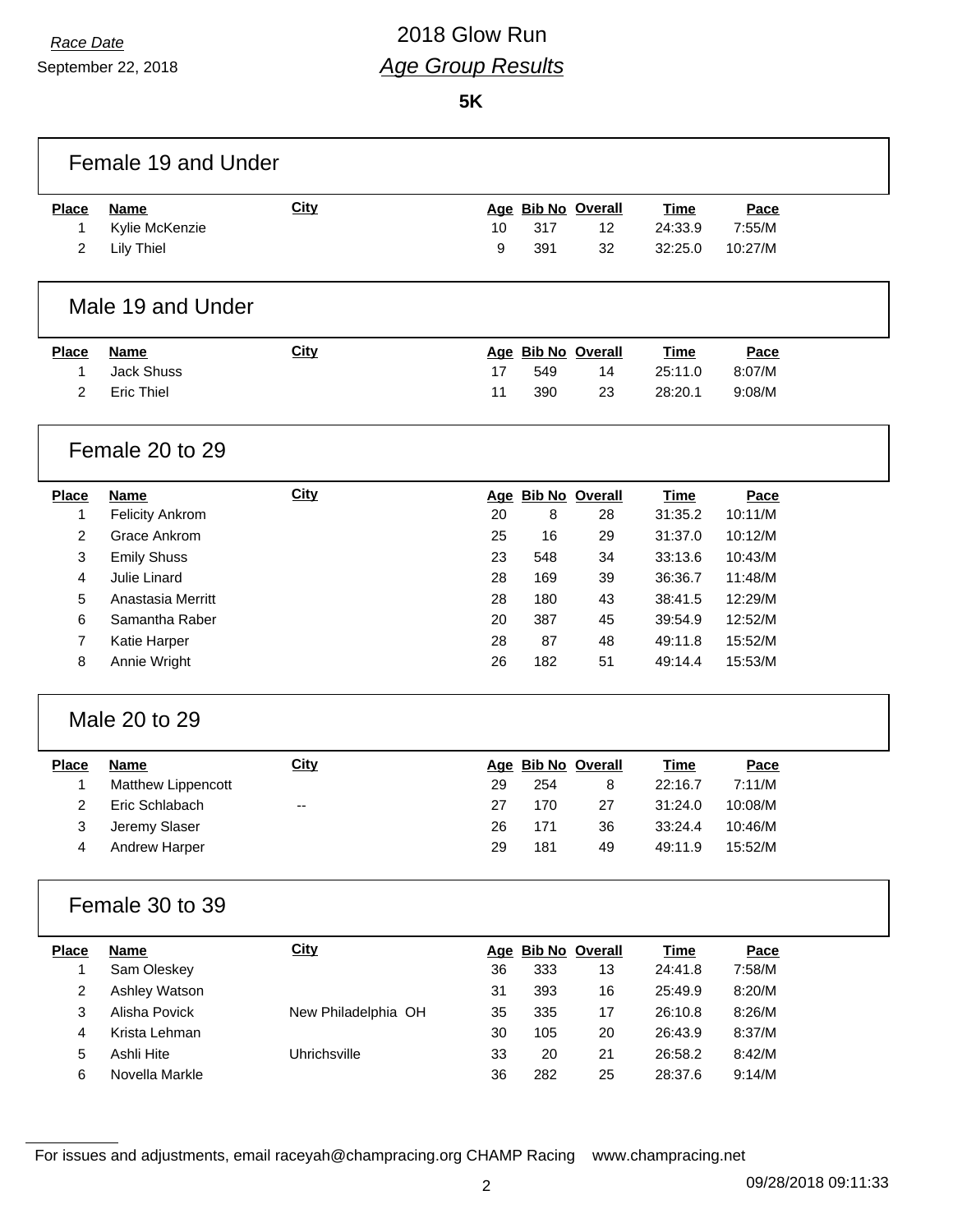September 22, 2018

### *Race Date* 2018 Glow Run *Age Group Results*

**5K**

|                | Female 30 to 39       |                     |    |     |                    |             |         |
|----------------|-----------------------|---------------------|----|-----|--------------------|-------------|---------|
| <b>Place</b>   | <b>Name</b>           | <b>City</b>         |    |     | Age Bib No Overall | <b>Time</b> | Pace    |
| $\overline{7}$ | Ashley Watson         |                     | 31 | 174 | 30                 | 31:44.0     | 10:14/M |
| 8              | Jennifer Sugalski     |                     | 39 | 172 | 35                 | 33:17.4     | 10:44/M |
| 9              | Erika Karns           |                     | 35 | 176 | 41                 | 37:47.6     | 12:11/M |
| 10             | Ashley Galati         |                     | 33 | 17  | 46                 | 43:09.2     | 13:55/M |
| 11             | Danielle Giroux       |                     | 34 | 18  | 47                 | 43:13.4     | 13:56/M |
|                | Male 30 to 39         |                     |    |     |                    |             |         |
| <b>Place</b>   | Name                  | <b>City</b>         |    |     | Age Bib No Overall | <b>Time</b> | Pace    |
| 1              | Ray Wilson            |                     | 34 | 175 | 4                  | 21:18.3     | 6:52/M  |
| $\overline{2}$ | <b>Rickie Watson</b>  |                     | 32 | 394 | 7                  | 22:11.5     | 7:09/M  |
| 3              | <b>Steve Newman</b>   |                     | 38 | 184 | 19                 | 26:36.3     | 8:35/M  |
| 4              | Scott Kennedy         |                     | 32 | 183 | 50                 | 49:13.2     | 15:53/M |
|                | Female 40 to 49       |                     |    |     |                    |             |         |
| <b>Place</b>   | <b>Name</b>           | <b>City</b>         |    |     | Age Bib No Overall | <b>Time</b> | Pace    |
| 1              | <b>Tracey Viereck</b> | New Philadelphia OH | 46 | 178 | 53                 | 50:24.6     | 16:15/M |
|                | Male 40 to 49         |                     |    |     |                    |             |         |
| <b>Place</b>   | <b>Name</b>           | <b>City</b>         |    |     | Age Bib No Overall | <b>Time</b> | Pace    |
| 1              | Joey Lunsford         |                     | 45 | 395 | 6                  | 21:35.3     | 6:58/M  |
| $\overline{2}$ | Scott Susalski        |                     | 47 | 173 | 22                 | 27:20.6     | 8:49/M  |
| 3              | Nathan Thiel          |                     | 40 | 392 | 31                 | 32:24.7     | 10:27/M |
|                | Female 50 to 59       |                     |    |     |                    |             |         |
| <b>Place</b>   | <b>Name</b>           | <b>City</b>         |    |     | Age Bib No Overall | <b>Time</b> | Pace    |
| 1              | Kim McClean           |                     | 51 | 292 | 18                 | 26:19.8     | 8:29/M  |
| $\overline{c}$ | Debbie Zellaes        |                     | 57 | 396 | 33                 | 32:54.4     | 10:37/M |
| 3              | <b>Natalie Shuss</b>  |                     | 52 | 400 | 40                 | 37:40.4     | 12:09/M |
| 4              | Dara Raber            |                     | 58 | 349 | 44                 | 39:54.4     | 12:52/M |
|                | Male 50 to 59         |                     |    |     |                    |             |         |
| <b>Place</b>   | <b>Name</b>           | <b>City</b>         |    |     | Age Bib No Overall | <b>Time</b> | Pace    |
| 1              | Ed Lippencott         | Uhrichsville        | 56 | 109 | 15                 | 25:30.1     | 8:14/M  |

For issues and adjustments, email raceyah@champracing.org CHAMP Racing www.champracing.net